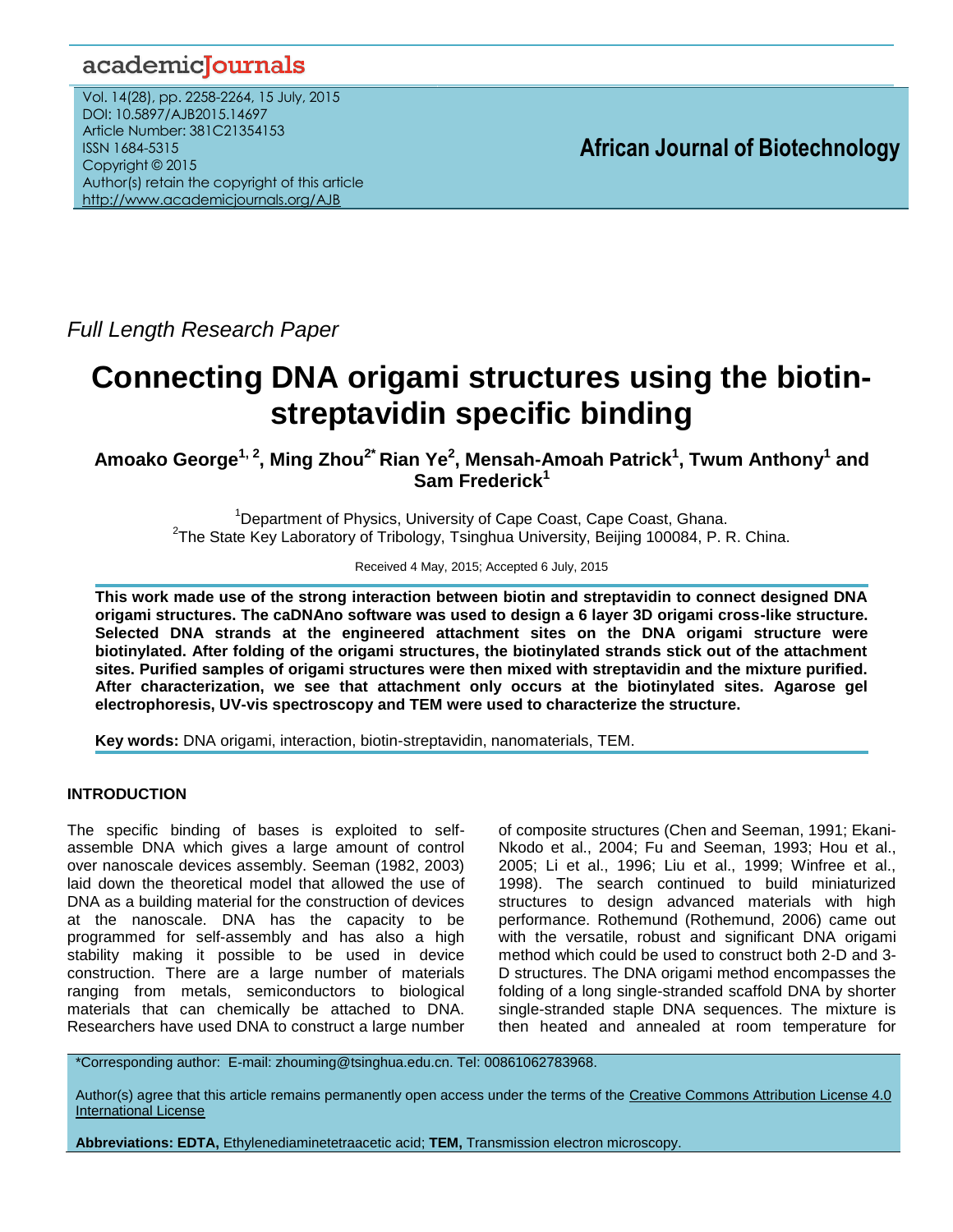several hours or days depending on whether single- or multi-layered structures are involved (Douglas et al., 2009a; Douglas et al., 2009b).

Rothemund was the first to demonstrate the functionalization of DNA origami surfaces (Rothemund, 2006). Since then other researchers have used varying arrays of nanomaterials to functionalize origami surfaces. This is made possible by the use of sticky ends which protrude on the surface. Nanomaterials which are functionalized with complementary sequences are then made to hybridize with these sticky ends. In so doing they attach themselves on the surface. The covalent bond between gold and sulfur is employed in the case of gold. Several groups have made use of this approach (Amoako et al., 2013; Ding et al., 2010; Maune et al., 2010, Pilo-Pais et al., 2011; Shen et al., 2012) to functionalize origami structures. Several groups (Jungmann et al., 2011; Lavella et al., 2012) have made use of the strong biotin-streptavidin interaction to functionalize DNA and DNA origami structures.

Selected staples are modified and extended with biotin making it possible for streptavidin binding with the DNA strand or DNA origami structures. Li et al. (2004) used this interaction to control the templating of two forms of triple crossover molecules through self-assembly. Lyonnais et al. (2008) also used the interaction to conjugate DNA and carbon nanotubes. Eskelinen (Eskelinen et al., 2011) and fellow workers have also used the biotin-streptavidin interaction to assemble carbon nanotubes on DNA origami. In order to reconfigure DNA origami pliers, Kuzuya (Kuzuya et al., 2011) and colleagues used the strong binding biotinstreptavidin interaction.

All these researchers made use of the biotinstreptavidin interaction to functionalize the DNA strand or DNA origami structures. In this work, we demonstrate the use of this interaction to connect two or more DNA origami structures. The square lattice caDNAno (Ke et al., 2009) software was used to design a six layered 3D origami cross-like structure. The connecting sites with DNA strands extended with biotin were designed at the two ends of the long axis of the cross-like origami structures. By means of streptavidin addition to the DNA origami solution, the origami structures are extended.

#### **MATERIALS AND METHODS**

#### **Chemicals and supplies**

Ethylenediaminetetraacetic acid (EDTA), utrapage purified DNA oligonucleotides, streptavidin and DNA oligonucleotides extended with biotin were purchased from Sangon Biotech (Shanghai, China) Co. Ltd. Tris(hydroxymethyl) aminomethane (Tris), Agarose M, and magnesium acetate tetrahydrate ((CH<sub>3</sub>COO)<sub>2</sub>Mg·4H<sub>2</sub>O) were obtained from Bio Basic Inc (Markham, Canada). NA-red, and 6X loading buffer were bought from Beyotime Institute of Biotechnology (Haimen, China). Wide range DNA marker was purchased from Takara Biotechnology (Dalian, China) Co. Ltd. The single-stranded viral genomic DNA M13mp18 used in the experiments was purchased

from New England Biolabs (Ipswich, UK). We purchased boric acid  $(H_3BO_3)$ , magnesium chloride  $(MgCl_2)$ , and acetic acid  $(C_2H_4O_2)$ from Sinopharm Chemical Reagent (Shanghai, China) Co. Ltd. Freeze 'N' Squeeze DNA gel-extraction spin columns were bought from Bio-Rad Laboratories Inc. (Hercules, USA). Carbon copper grids and mica were purchased from Beijing Zhongjingkeyi Technology Co. (China) Ltd. and finally uranyl acetate  $(UO<sub>2</sub>(CH<sub>3</sub>COO)<sub>2</sub>·2H<sub>2</sub>O)$  was purchased from Structure Probe, Inc. (Beijing, China).

#### **Folding and purification of DNA origami cross-like structures**

Our sample was prepared based on the procedures outlined in (Castro et al., 2011) with slight changes to the annealing process by combining 10 nM scaffold (M13mp18), 100 nM of each of the 178 staple oligonucleotides which were used without further purification, buffer and salts including 5 mM Tris, 1 mM EDTA (PH 7.9 at 20°C), and a magnesium screen covering 7 different concentrations from 12 mM at 2 mM intervals to 24 mM  $MgC1<sub>2</sub>$ . Folding was carried out by rapid heat denaturation to 65°C followed by slow cooling from 65 to 60°C over 50 min, then 60 to 24°C over 72 h. We performed electrophoresis on samples using 2% Agarose gel (0.5X Tris/Borate/EDTA (TBE), 11 mM  $MgC1<sub>2</sub>$ , 10 µL NA-red) at 70 V for 3.5 h in an ice-water bath. Discrete bands were visualized with UV trans-illuminator (Peiqing JS-680B). The desired bands were physically excised, crunched and filtered through a Freeze 'N' Squeeze spin column at 4°C for 10 min at 16000 ×g.

#### **TEM imaging**

Transmission electron micrographs were obtained with a HITACHI H-7650B TEM (Hitachi, Japan). A 3 µL DNA origami sample solution was deposited onto the carbon-coated side of the TEM grid and allowed to adsorb for about 5 min. The sample-side of the grid was then immersed in a 2% uranyl acetate stain-solution droplet and incubated for 40 s. Excess liquid was dabbed off with the edge of a filter paper, and the grid allowed to dry completely. Images were taken at 80.0 kV accelerating voltage.

#### **RESULTS AND DISCUSSION**

The square lattice based caDNAno software was used to design a 3D DNA origami cross-like structure (since the structure resembled a cross). Our design consisted of an overall 72-helix bundle which was all used to form the structure. The design consists of six layers having a total height of 12 nm. The width of the design consists of 12 helices thus the design is 24 nm wide. We estimated the length of the design from caDNAno to be approximately 38 nm. Therefore, the cross-like origami structure has approximate dimensions of  $12 \times 24 \times 38$  nm. Figure 1a shows a model depiction of the cross-like structure as designed. Figure 1b shows the folding scheme of the DNA origami cross-like structure. To prevent base stacking of the structures, we removed all the end sequences. We prepared a magnesium screen covering seven different concentrations from 12 mM at 2 mM intervals to 24 mM  $MgCl<sub>2</sub>$ . The quality of folding was assessed by running a 2% agarose gel electrophoresis of the folded structures. The origami solutions containing the respective  $MgCl<sub>2</sub>$  salts are shown in Figure 2a. Lanes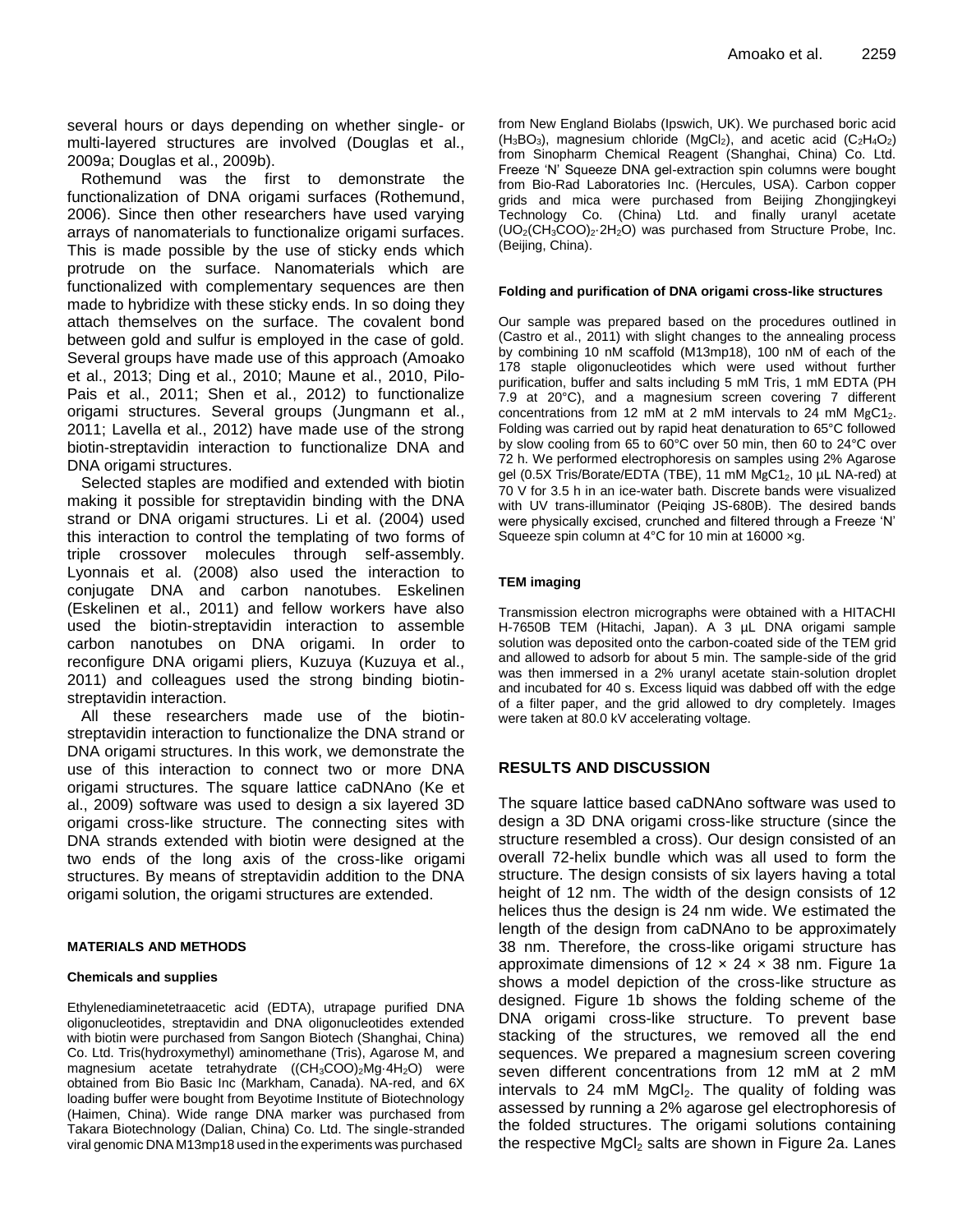

**Figure 1. a.** Model depiction of the 3D DNA origami cross-like structure. The scaffold strand is shown in light blue color, while the other colors represent the staple strands. **b.** Folding scheme of the DNA origami cross-like structure.



**Figure 2.** 2% agarose gel electrophoresis of the samples in the magnesium screen. i) Lane 1 contains M13mp18, ii) lanes 2 to 8 contained, respectively solutions from 12 to 24 mM Magnesium salts. The leading bands of lanes 2 to 8 were excised and purified for our objects and under the bands are excess staples. (b) TEM image of the 3D DNA origami cross-like structure with the scale bar indicated. Scale 20 nm.

2 to 8 in Figure 2a contained respectively 12  $mM<sup>-24</sup>$  mM MgCl<sub>2</sub>. The band that contained the 12 mM salts was the fastest migrating and also the clearest. We physically excised this band and purified the structures via centrifugation using freeze 'n' squeeze DNA gel extraction spin columns. We performed transmission electron microscopy (TEM) on the purified structures and realized that the structures folded in 12 mM  $MgCl<sub>2</sub>$ yielded the best results. The TEM image of a single cross-like structure is shown in Figure 2b. In the figure, we see the clearly formed cross-like structure. Since the size of the single structure was very small, it was difficult imaging them. The length and width of the structure were determined from the TEM to be ~36 and ~25 nm. The length and width were caDNAno designed to be ~38 and

24 nm, respectively. The slight deviations could be attributed to the preparations on the TEM grid.

The use of biotin-streptavidin as a linking method has a long history. Biotin is a water soluble B-vitamin and is present in all living things in minute amounts. Biotin is a very small molecule and when used in biotinylation, does not usually alter many properties of the structures (Diamandis and Christopoulos, 1991). Streptavidin is a 52 kDa protein found in *Streptomyces avidinii*. Streptavidin is a symmetric tetramer which forms a brick with dimensions of 6  $\times$  5  $\times$  4 nm and a pair of biotin binding sites per each of the two  $6 \times 4$  nm faces (Ringler and Schulz, 2003). It does have four high affinity binding sites for biotin and the binding of biotin to streptavidin is one of the strongest non-covalent interactions known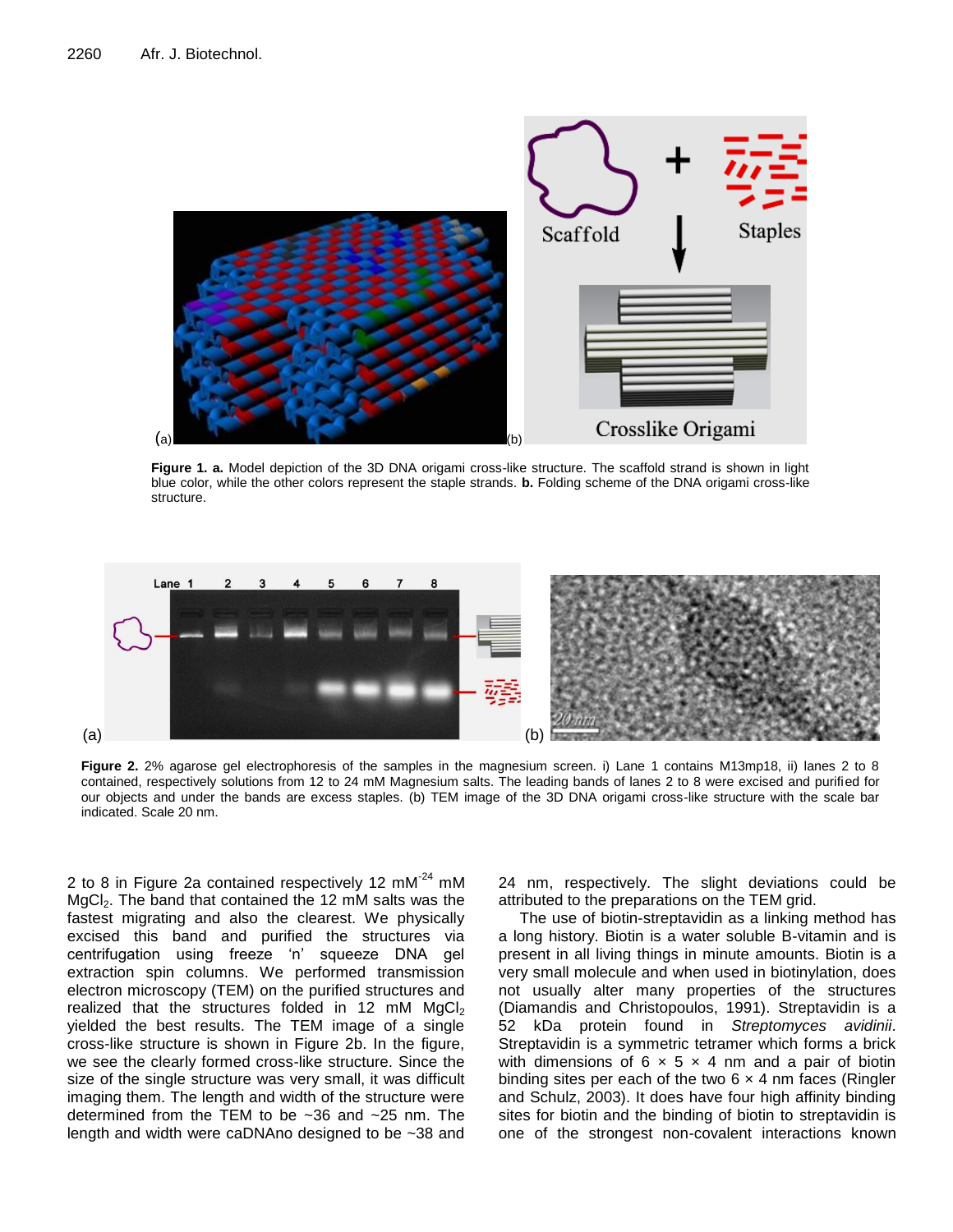

**Figure 3.** caDNAno interface of a section of the Path panel showing two designed connection sites (shown with violet and yellow colors).

in nature. The high affinity constant of interaction of biotin with streptavidin is about 10 times greater than the interaction of ligands with specific antibodies which ensures that the complex is stable even in harsh conditions of pH changes and multiple washings. The binding of biotin to streptavidin is very specific such that the binding is directed only to the target. One of the participating components in the biotin-streptavidin system should always be biotinylated (Diamandis and Christopoulos, 1991). Many scientists have utilized this biotin-streptavidin high affinity interaction to direct several processes and applications (Chiruvolu et al., 1994; Eskelinen et al., 2011; Lyonnais et al., 2008; Qi et al., 2005; Ringler and Schulz, 2003). Many of the research associating DNA origami with the biotin-streptavidin interaction has focused on decorating the origami template with other functional materials (Eskelinen et al., 2011; Lyonnais et al., 2008).

In order to connect the DNA origami cross-like structures using biotin-streptavidin interaction, we designed the sites where the connections were to be made. These connection sites were designed at the two extreme ends of the long axis of each of the cross-like structure. We designed two DNA single strands at each connection site. These two single strands were biotinylated at the ends (3' ends) that extend outside the origami structure as shown in figure 3. The connection sites are shown in Figure 3 indicated with violet and yellow colors. The two designed DNA single strands at each of the connection sites were extended with an 8 base sequence ATGCATGC for sufficient flexibility to the DNA strands so that the structure will not be strained. This is significant since it makes it easier for biotinylated strands from two structures to have easy access to the binding streptavidin. To connect the cross-like structure

to another cross-like structure at the two positions indicated with violet and yellow colors in figure 3, all the generated sequences from caDNAno were used in addition to the sequences from the two designed connection sites that are extended with biotin.

Figure 4 shows the connecting process of three DNA origami cross-like structures using biotin-streptavidin interaction. After annealing and purification of the folded cross-like structures, we added a 20 µM 20 µl solution of streptavidin to a purified 20 µl solution of the origami cross-like structures and the mixture was incubated overnight at 4°C. After incubation, unbound streptavidin was removed using spin column filtration. The resulting solution was again washed with EDTA. After washing, the solution was mixed with purified 20 µl of the origami solution and the mixture incubated for two days at 4°C. Since streptavidin has four binding sites to biotin, one streptavidin molecule will bind two cross-like structures together. When streptavidin was added to the annealed DNA origami solution, two of its binding sites bonded with the two biotin molecules attached to the DNA origami template at one side. The same process also happens at the opposite side of the DNA origami template. In all the situations, two binding sites on the streptavidin are left free to bind to the biotin attached to the new DNA origami structure. We characterized the structures with TEM.

Figure 5 shows the TEM images of the connected structures at three different resolutions. We see in the images (Figure 5a to 5c) that the structures are only connected at the sites (ends of the long axis) where we have biotinylation. This shows that the connection came about through the biotin-streptavidin interaction and not base stacking interactions since we removed all the end sequences that are responsible for base stacking interactions. Since we biotinylated both lateral ends of the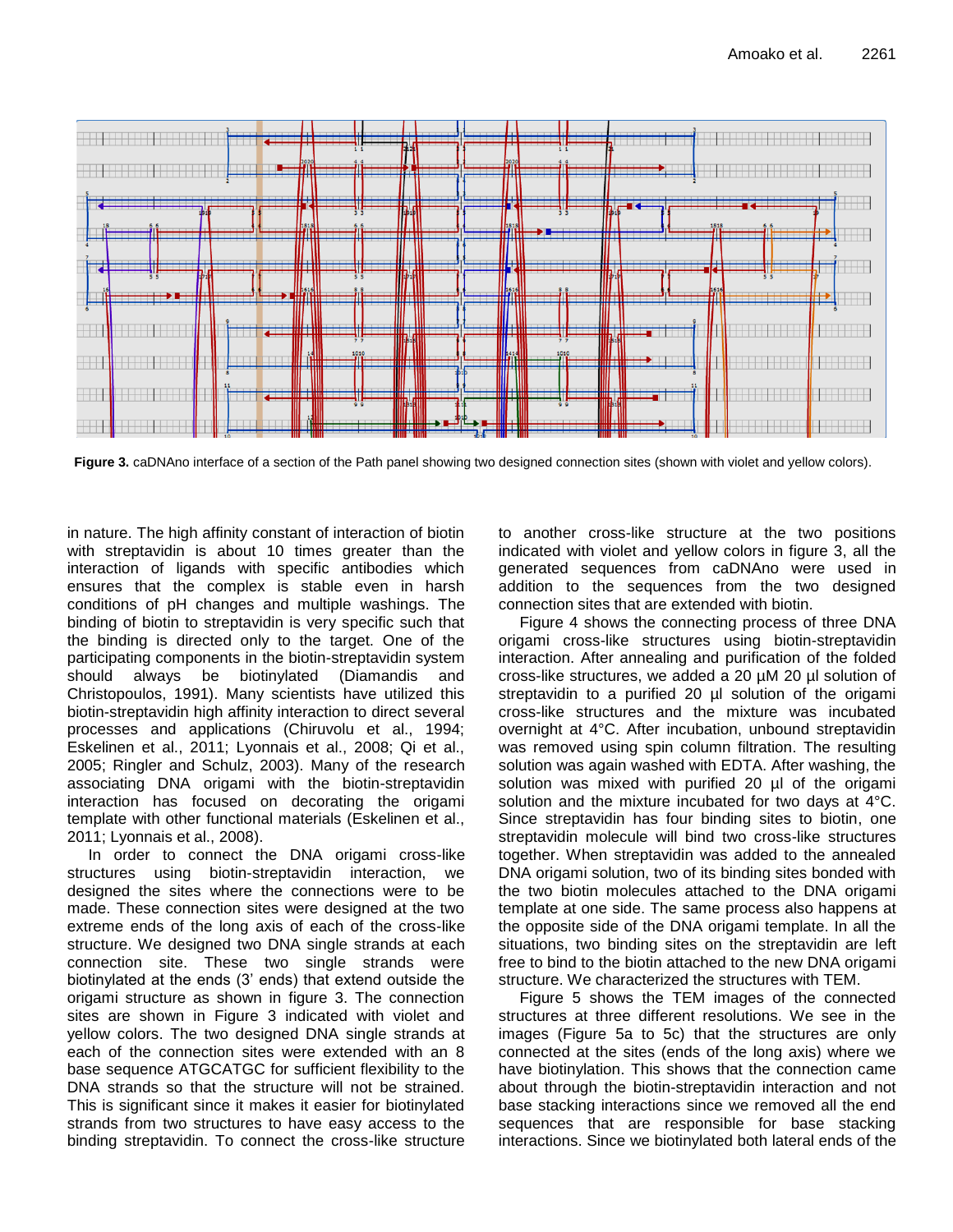

**Figure 4.** Design schematic of connecting three DNA origami cross-like structures together using the biotinstreptavidin interaction. As a first step, DNA origami cross-like structures (folding of scaffold by staple strands) biotinylated on two opposite sides with four different DNA strands are mixed with streptavidin to form the origami-streptavidin complex. The origami-streptavidin complex is purified to remove excess streptavidin and mixed with biotinylated origami structures to form the connected origami structures.

cross-like structure, it is possible for the connections to continue until both biotinylated strands and attached streptavidins are used up (Figures 5). Figure 5a shows only two DNA origami cross-like structures connected with a total length of approximately 69 nm. Figures 5b and 5c show the connection of five and four origami structures, respectively. The approximate lengths determined from the TEM images are respectively 207 nm for the five cross-like structures in Figure 5b and 145.5 nm for the four structures in Figure 5c. These lengths compare favorably with the length determined from caDNAno which has already been stated. We also observed that longer chains were not formed as we had assumed from the design. This could be that the streptavidin used was not enough. The fact that longer chains were not formed may also be due to the incubation period which might be short.

# **Conclusion**

DNA origami structures can bind end-to-end through sticky end interactions. These interactions are always undesirable and efforts are made to remove them. Even if these interactions are needed, they are not strong enough. We have demonstrated the use of the biotinstreptavidin interaction to connect DNA origami structures even though longer chains were not realized. This interaction is very strong and could be used to form DNA origami networks. Assembly of two different configurations has been shown. These configurations consist, respectively, of two, four, and different cross-like origami structures which are connected together end-to-end. It was difficult quantifying the overall yields of our structures, but it was easy to find many structures on the TEM grids sufficient for our characterization analyses.

# **Conflict of interests**

The authors did not declare any conflict of interest.

# **ACKNOWLEDGEMENTS**

This work was supported by the National Basic Research Program of China (973 Program, Grant 2011CB013004) and Major Project of State Key Laboratory of Tribology, Tsinghua University (SKLT10A02).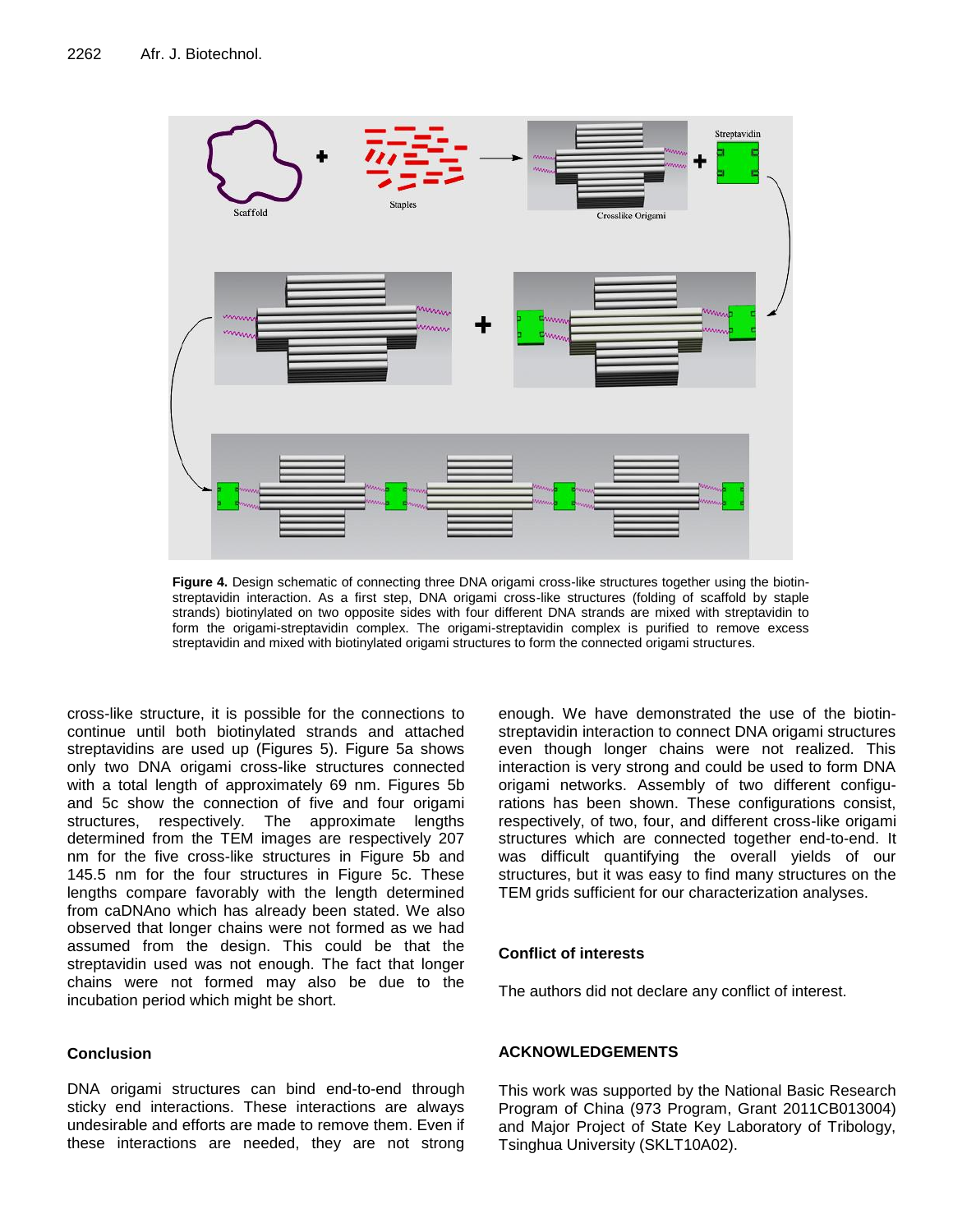

**Figure 5.** TEM images of the connected origami structures at two opposing connecting sites. Different scales (a) 100 nm, (b) 50 nm, and (c) 20 nm showing the lateral connections of the structures.

#### **REFERENCES**

- Amoako G, Ye R, Zhuang L, Yang X, Shen Z, Zhou M (2013). DNA origami site-specific arrangement of gold nanoparticles. Nano 8: 13500641-135006411.
- Castro CE, Kilchherr F, Kim D-N, Shiao EL, Wauer T, Wortmann P, Bathe M, Dietz H (2011). A primer to scaffolded DNA origami. Nat. Methods 8:221-229.
- Chen JH, Seeman NC (1991). Synthesis from DNA of a molecule with the connectivity of a cube. Nature 350: 631–633.
- Chiruvolu S, Walker S, Israelachvili J, Schmitt F-J, Leckband D, Zasadzinski JA (1994). Higher order self-assembly of vesicles by site-specific binding. Science 264:1753-1756.
- Diamandis EP, Christopoulos TK (1991). The biotin-(strept) avidin system: Principles and applications in biotechnology. Clin. Chem*.* 37:625-636.
- Ding B, Deng Z, Yan H, Cabrini S, Zuckermann RN, Bokor J (2010). Gold nanoparticle self-similar chain structure organized by DNA Origami. J. Am. Chem. Soc*.* 132:3248-3249.
- Douglas SM, Dietz H, Liedl T, Hogberg B, Graf F, Shih WM (2009b). Self-Assembly of DNA into nanoscale three-dimensional shapes. Nature 459:414-418.
- Douglas SM, Marblestone AH, Teerapittayanon S, Vazquez A, Church GM, Shih WM (2009a). Rapid prototyping of 3D DNA-origami shapes with caDNAno. Nucleic Acids Res. 37:5001-5006.
- Ekani-Nkodo A, Kumar A, Fygenson DK (2004). Joining and Scission in the Self-Assembly of Nanotubes from DNATiles. Phys. Rev. Lett. 93:268301-268304.
- Eskelinen A-P, Kuzyk A, Kaltiaisenaho TK, Timmermans MY, Nasibulin

AG, Kauppinen EI, Törmä P (2011). Assembly of Single-Walled Carbon Nanotubes on DNA-Origami Templates through Streptavidin– biotin interaction. Small 7:746-750.

- Fu TJ, Seeman NC (1993). DNA double-crossover molecules. Biochemistry 32:3211-3220.
- Hou S, Wang J, Martin CR (2005). Template-Synthesized DNA Nanotubes. J. Am. Chem. Soc*.* 127: 8586-8587.
- Jungmann R, Scheible M, Kuzyk A, Pardatscher G, Castro CE, Simmel FC (2011). DNA origami-based nanoribbons: assembly, length distribution, and twist. Nanotechnology 22:275301.
- Ke Y, Douglas SM, Liu M, Sharma J, Cheng A, Leung A, Liu Y, Shih WM, Yan H (2009). Multilayer DNA Origami Packed on a Square Lattice. J. Am. Chem. Soc*.* 131:15903-15908.
- Kuzuya A**,** Sakai Y, Yamazaki T, [Xu](http://www.nature.com/ncomms/journal/v2/n8/abs/ncomms1452.html) Y, Komiyama M (2011). Nanomechanical DNA origami 'single-molecule beacons' directly imaged by atomic force microscopy. Nat. Commun. 2:449-456.
- Lavella GJ, Jadhav AD, Maharbiz MM (2012). A Synthetic Chemomechanical Machine Driven by Ligand–Receptor Bonding. Nano Lett. 12:4983-4987.
- Li H, Park SH, Reif JH, LaBean TH, Yan H (2004). DNA templated selfassembly of protein and nanoparticle linear arrays. J. Am. Chem. Soc*.*126: 418-419.
- Li XJ, Yang XP, Qi J, Seeman NC (1996). Antiparallel DNA double crossover molecules as components for nanoconstruction. J. Am. Chem. Soc*.*118: 6131-6140.
- Liu F, Sha R, Seeman NC (1999). Modifying the surface features of two-dimensional DNA crystals. J. Am. Chem. Soc. 121:917-922.
- Lyonnais S, Goux-Capes L, Christophe Escude, Cote D, Filoramo A, Bourgoin J-P (2008). DNA–carbon nanotube conjugates prepared